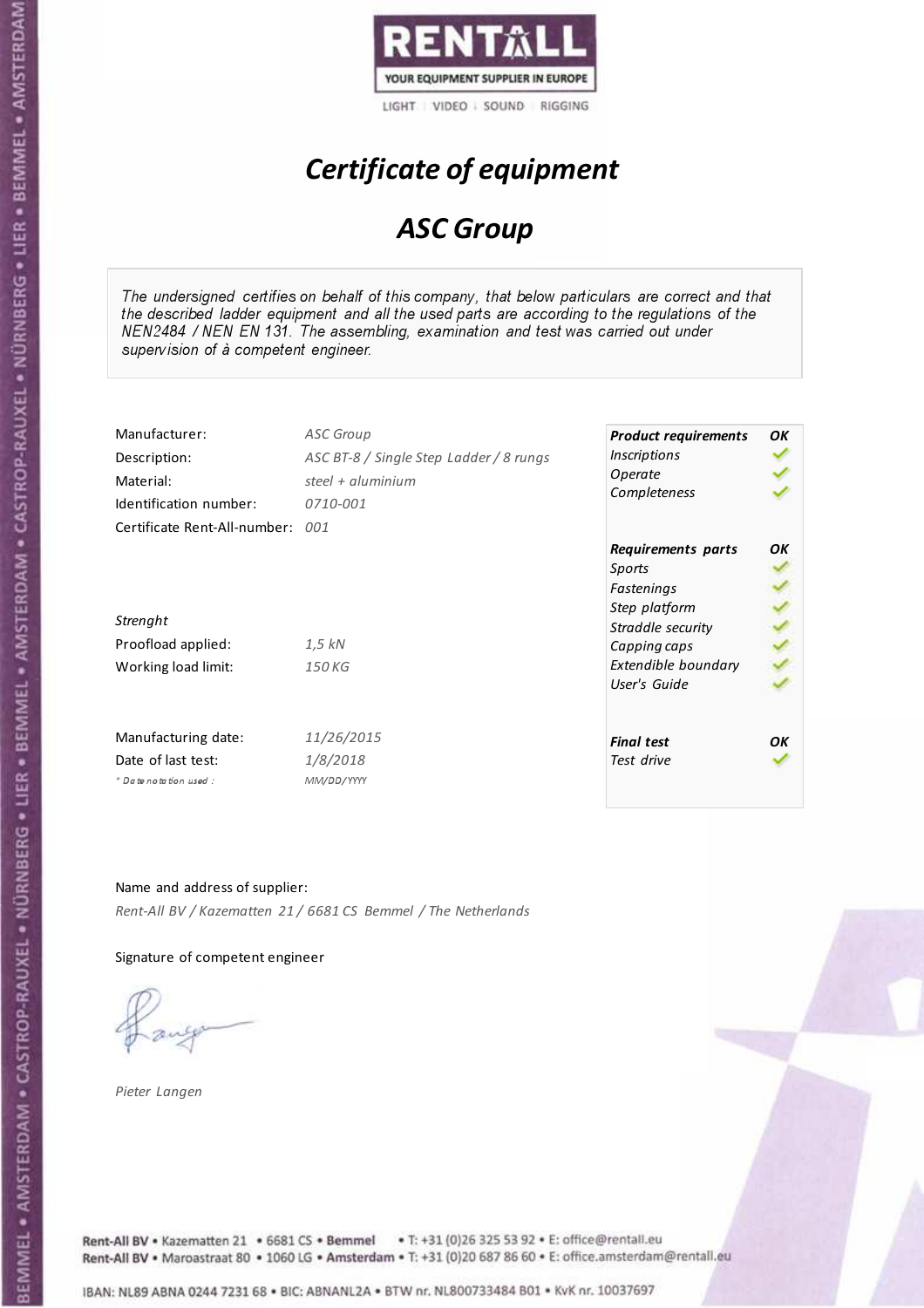

# Certificate of equipment

### ASC Group

The undersigned certifies on behalf of this company, that below particulars are correct and that the described ladder equipment and all the used parts are according to the regulations of the NEN2484 / NEN EN 131. The assembling, examination and test was carried out under supervision of à competent engineer.

| Manufacturer:                    | <b>ASC Group</b>                        | <b>Product requirements</b> | OK |
|----------------------------------|-----------------------------------------|-----------------------------|----|
| Description:                     | ASC BT-8 / Single Step Ladder / 8 rungs | <i><b>Inscriptions</b></i>  |    |
| Material:                        | steel + aluminium                       | Operate                     |    |
| Identification number:           | 0710-002                                | Completeness                |    |
| Certificate Rent-All-number: 002 |                                         |                             |    |
|                                  |                                         | Requirements parts          | OΚ |
|                                  |                                         | Sports                      |    |
|                                  |                                         | Fastenings                  |    |
|                                  |                                         | Step platform               |    |
| Strenght                         |                                         | Straddle security           |    |
| Proofload applied:               | $1,5$ kN                                | Capping caps                |    |
| Working load limit:              | 150 KG                                  | Extendible boundary         |    |
|                                  |                                         | User's Guide                |    |
| Manufacturing date:              | 11/26/2015                              | <b>Final test</b>           | OK |
| Date of last test:               | 11/6/2018                               | Test drive                  |    |
| + Date notation used:            | MM/DD/YYYY                              |                             |    |

Name and address of supplier: Rent-All BV / Kazematten 21 / 6681 CS Bemmel / The Netherlands

Signature of competent engineer

Pieter Langen



Rent-All BV . Kazematten 21 . 6681 CS . Bemmel . T: +31 (0)26 325 53 92 . E: office@rentall.eu Rent-All BV · Maroastraat 80 · 1060 LG · Amsterdam · T: +31 (0)20 687 86 60 · E: office.amsterdam@rentall.eu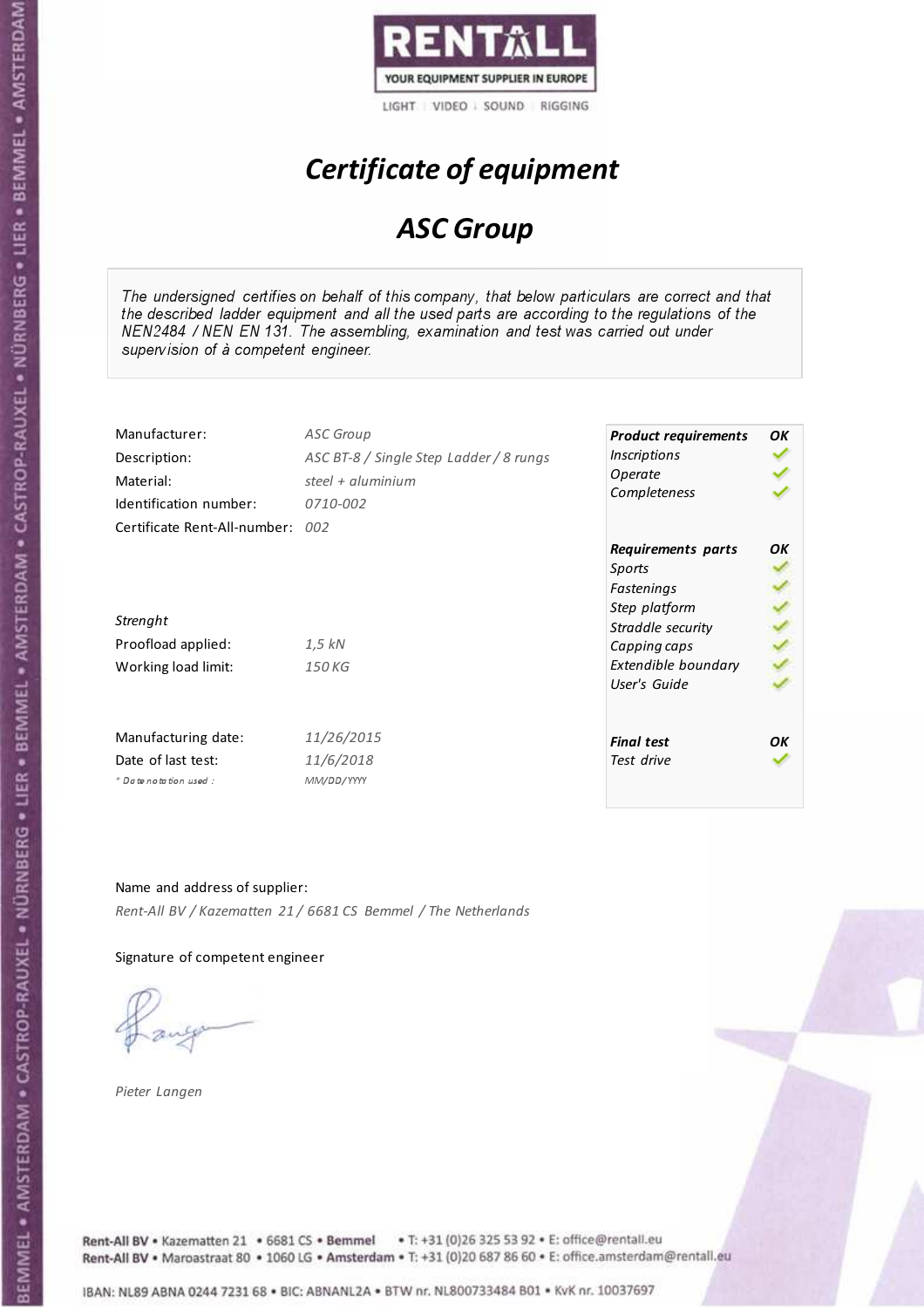

# Certificate of equipment

### ASC Group

The undersigned certifies on behalf of this company, that below particulars are correct and that the described ladder equipment and all the used parts are according to the regulations of the NEN2484 / NEN EN 131. The assembling, examination and test was carried out under supervision of à competent engineer.

| Manufacturer:                    | <b>ASC Group</b>                        | <b>Product requirements</b>  | OK |
|----------------------------------|-----------------------------------------|------------------------------|----|
| Description:                     | ASC BT-8 / Single Step Ladder / 8 rungs | <i><b>Inscriptions</b></i>   |    |
| Material:                        | steel + aluminium                       | Operate                      |    |
| Identification number:           | 0710-003                                | Completeness                 |    |
| Certificate Rent-All-number: 003 |                                         |                              |    |
|                                  |                                         | Requirements parts<br>Sports | ОК |
|                                  |                                         | Fastenings                   |    |
|                                  |                                         | Step platform                |    |
| Strenght                         |                                         | Straddle security            |    |
| Proofload applied:               | $1,5$ kN                                | Capping caps                 |    |
| Working load limit:              | 150 KG                                  | Extendible boundary          |    |
|                                  |                                         | User's Guide                 |    |
| Manufacturing date:              | 11/26/2015                              | <b>Final test</b>            | ΟK |
| Date of last test:               | 10/25/2019                              | Test drive                   |    |
| * Date notation used:            | MM/DD/YYYY                              |                              |    |

Name and address of supplier: Rent-All BV / Kazematten 21 / 6681 CS Bemmel / The Netherlands

Signature of competent engineer

Pieter Langen



Rent-All BV . Kazematten 21 . 6681 CS . Bemmel . T: +31 (0)26 325 53 92 . E: office@rentall.eu Rent-All BV · Maroastraat 80 · 1060 LG · Amsterdam · T: +31 (0)20 687 86 60 · E: office.amsterdam@rentall.eu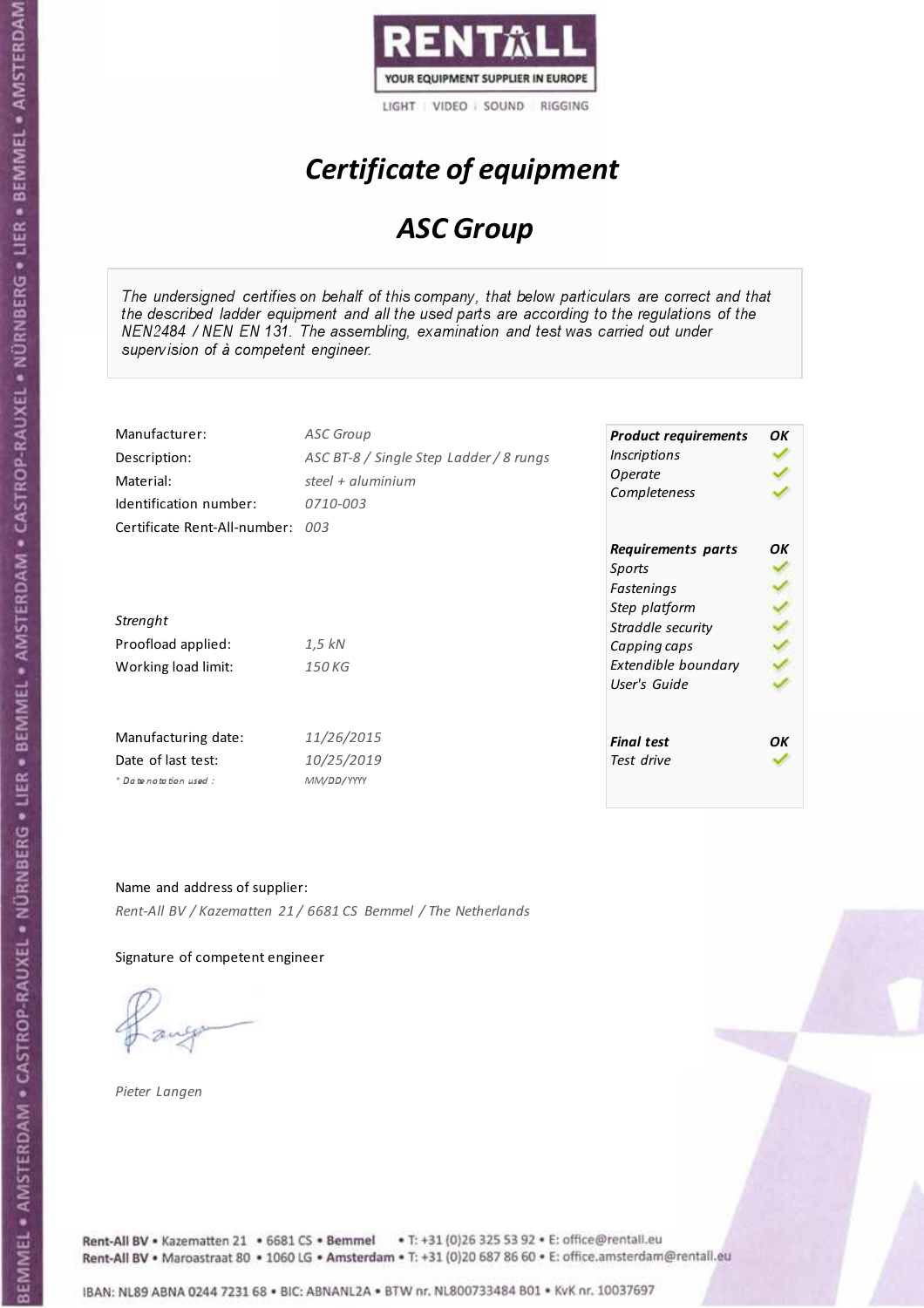

# Certificate of equipment

### ASC Group

The undersigned certifies on behalf of this company, that below particulars are correct and that the described ladder equipment and all the used parts are according to the regulations of the NEN2484 / NEN EN 131. The assembling, examination and test was carried out under supervision of à competent engineer.

| Manufacturer:                    | <b>ASC Group</b>                        | <b>Product requirements</b> | OK |
|----------------------------------|-----------------------------------------|-----------------------------|----|
| Description:                     | ASC BT-8 / Single Step Ladder / 8 rungs | <i><b>Inscriptions</b></i>  |    |
| Material:                        | steel + $aluminium$                     | Operate                     |    |
| Identification number:           | 0710-005                                | Completeness                |    |
| Certificate Rent-All-number: 005 |                                         |                             |    |
|                                  |                                         | Requirements parts          | OΚ |
|                                  |                                         | Sports                      |    |
|                                  |                                         | Fastenings                  |    |
|                                  |                                         | Step platform               |    |
| Strenght                         |                                         | Straddle security           |    |
| Proofload applied:               | $1.5$ kN                                | Capping caps                |    |
| Working load limit:              | 150 KG                                  | Extendible boundary         |    |
|                                  |                                         | User's Guide                |    |
| Manufacturing date:              | 11/26/2014                              | <b>Final test</b>           | OK |
| Date of last test:               | 7/19/2019                               | Test drive                  |    |
| $+$ Date notation used:          | MM/DD/YYYY                              |                             |    |

Name and address of supplier: Rent-All BV / Kazematten 21 / 6681 CS Bemmel / The Netherlands

Signature of competent engineer

Pieter Langen



Rent-All BV . Kazematten 21 . 6681 CS . Bemmel . T: +31 (0)26 325 53 92 . E: office@rentall.eu Rent-All BV · Maroastraat 80 · 1060 LG · Amsterdam · T: +31 (0)20 687 86 60 · E: office.amsterdam@rentall.eu